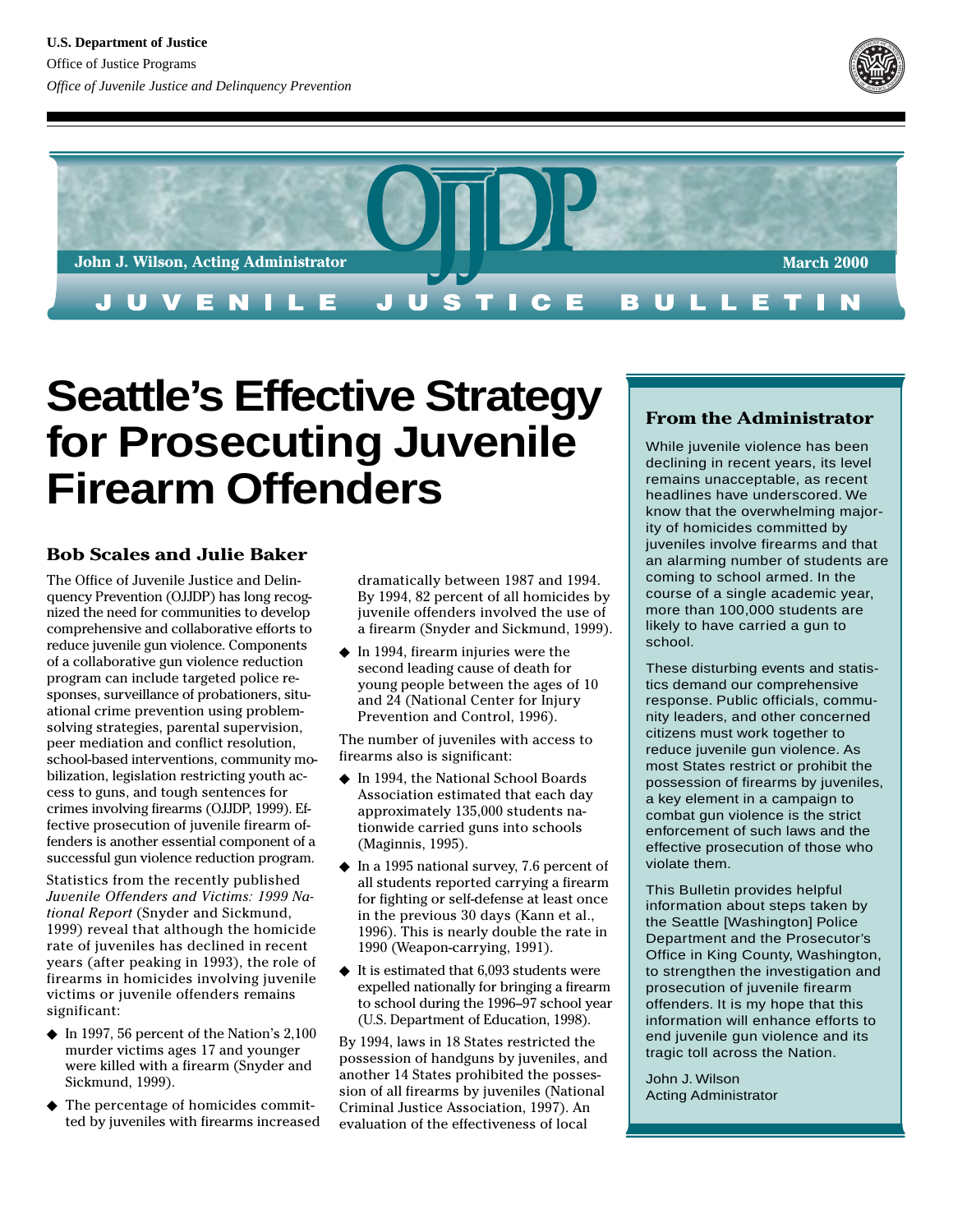gun laws and policies suggests that these laws can prevent and even reduce the number of firearm-related homicides (Howell, 1995).

Vigorous enforcement and effective prosecution of local gun laws are essential. This Bulletin details successful strategies implemented by the Seattle [WA] Police Department (SPD) and the King County [WA] Prosecutor's Office that improved the effectiveness of both the police investigation and the prosecution of juvenile firearm offenders.

# **The Seattle Police Department Youth Handgun Violence Initiative Grant**

In 1994, the Washington State Legislature enacted a new law making it a felony-level offense for anyone under the age of 18 to own, possess, or control a firearm of any kind in Washington State.<sup>1</sup> The law also increased the severity of consequences for gun-related crimes committed by youth. Following the passage of this new law, SPD and the King County Prosecutor's Office announced the implementation of the SPD Youth Handgun Violence Initiative (YHVI), a coordinated enforcement and prosecution effort to remove guns from the hands of Seattle's youth. YHVI complemented the SPD's and King County Prosecutor's Office's educational effort called "Options, Choices, Consequences," a gun violence prevention program in which police officers, prosecutors, and physicians teach Seattle's middle school students about the legal and medical consequences of unlawful firearm possession and use.

The Seattle Police Department's Youth Handgun Violence Initiative was funded by a U.S. Department of Justice Office of Community Oriented Policing Services (COPS) grant. Ten cities throughout the country were awarded funds under this program to provide targeted and focused law enforcement efforts directed at combating the rise of youth firearm violence. SPD allocated a portion of these grant funds to employ a prosecutor dedicated to the prosecution of juvenile firearm offenders.

In addition to prosecution support, SPD allocated YHVI grant funds for a new crime analysis and mapping system, law enforcement overtime, and project evaluation. Initiative activities included:

- ◆ **Establishing School Enforcement Teams (SET's).** A coordinated school enforcement program was established involving all SPD personnel working in schools, organized by precinct, and working in unison with school district administrators and security staff. Teams met monthly. The program employed a problemsolving approach to address school problems and focused on improving communication between agencies represented on SET's. Targeted enforcement projects were initiated as needed for identified "hotspots."
- ◆ **Developing a New Crime Analysis System.** Grant funds were used to purchase software and hardware for a new Crime Analysis System to provide youth crime targeting, mapping, and tracking capabilities and to support SET activities.
- ◆ **Tracking and Prosecuting Chronic Youthful Offenders.** The King County Prosecutor's Office specifically focused on youthful offenders involved in weapons cases, creating a baseline database for tracking juvenile gun crime cases. SPD and the King County Department of Youth Services (DYS) shared information to improve tracking of chronic juvenile offenders and dissemination of information between the agencies, including offenders' probation or parole status.
- ◆ **Targeting Serious Youth Offenders.** Officers from the SPD's narcotics and gang units coordinated with SET's to address the citywide youth violence problem. The program included enforcement projects targeted at youth identified as serious offenders. These enforcement projects included partnering detectives with patrol officers and focusing resources on areas identified as having high levels of drug dealing, drug trafficking, and gang activity.
- ◆ **Performing Research and Evaluation.** The grant participants established links with University of Washington and King County Department of Public Health researchers to survey the community on program progress and hold focus groups to identify strategies to combat youth violence and firearm use.

In September 1996, representatives of SPD and the King County Prosecutor's Office

implemented the new YHVI deputy prosecuting attorney (DPA) position in juvenile court dedicated exclusively to the prosecution of juveniles who committed crimes using firearms. The new DPA's goals were to:

#### **What Types of Data Were Collected?**

The King County Prosecutor's Office, in consultation with the Seattle Police Department, developed a list of information to be retrieved from case files and included in the database:

- ◆**Juvenile.**
	- ❖ Name, age, gender, and race.
	- ❖ Delinquency history.
	- ❖ School.
- ◆**Crime.**

❖ Brief description of incident, date, and time.

❖ Incident address and type of location (see figure 1).

❖ Victim's age, gender, race, and any injuries sustained.

❖ Description of motor vehicles used.

❖ Gang information (gang name or moniker).

◆**Firearm.**

❖ Make, model, caliber, and serial number.

❖ Status of the gun: recovered? loaded? fired?

❖ Description of how the gun was obtained and used by the juvenile.

#### ◆**Prefiling.**

❖ Date case was received by the prosecutor.

- ❖ Action taken by the prosecutor.
- ◆**Court Proceedings.**

❖ Charges filed against the iuvenile.

❖ Standard range of sentences for charges filed.

❖ Results of transfer hearings (waiver to adult court).

❖ Adjudications (trials and dismissals).

❖ Dispositions (sentences imposed and modification hearings).

<sup>1</sup> The Revised Code of Washington (RCW 9.41.010 (1)) defines a firearm as "a weapon or device from which a projectile or projectiles may be fired by an explosive such as gunpowder." This includes handguns, rifles, and shotguns.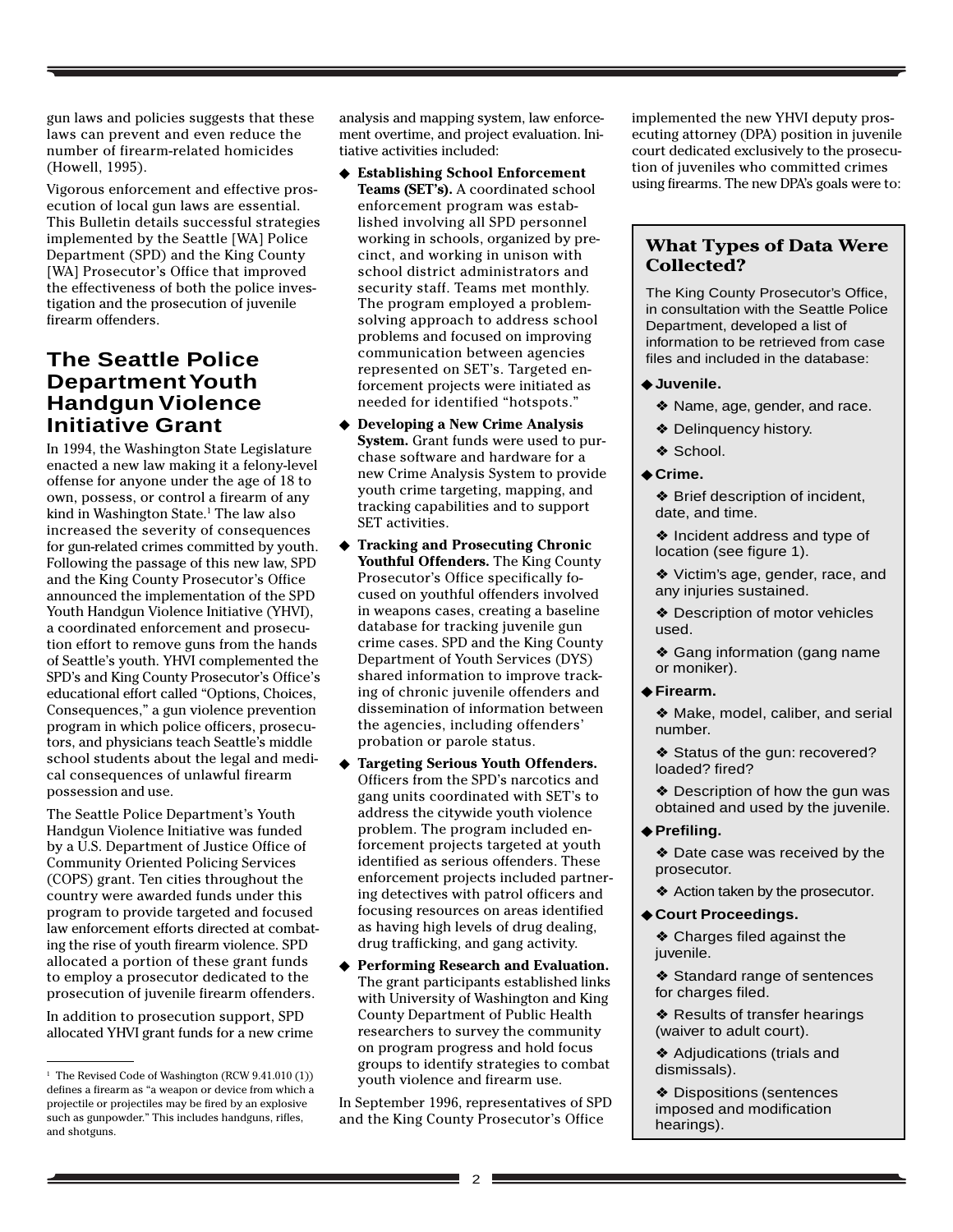

- ◆ Increase the effectiveness of the prosecution of juvenile firearm offenders by identifying and tracking juvenile offenders throughout the judicial process.
- ◆ Improve the efficiency at every stage of prosecution.
- ◆ Improve the coordination of law enforcement and prosecution efforts.
- ◆ Provide training and legal advice to law enforcement personnel.
- ◆ Perform a statistical analysis of juvenile firearm offenses for the previous 3 years for comparison with the first grant year.

In April 1999, the city of Seattle and King County received additional funding under OJJDP's Juvenile Accountability Incentive Block Grants (JAIBG) program. The prosecutor employed under this grant will continue and expand upon the programs implemented during the initial COPS grant, work with the recently formed King County Violent Firearms Crime Coalition to conduct training seminars for law enforcement officers within the county, and coordinate investigation and prosecution efforts with the U.S. Department of the Treasury Bureau of Alcohol, Tobacco and Firearms and the U.S. Attorney's Office.

# **Juvenile Firearm Database**

The prosecutor's office creates a case file for each delinquency case filed in juvenile court. The case file contains a copy of the

police report, copies of all court documents, information on each juvenile's offending history, a complete record of the incident, and details of what happened procedurally in the case. The DPA designed a computer database system for tracking firearm offenders through the court system. This database supplemented the court's existing computer system (Juvenile Justice Wide Area Network) and contained additional descriptive information about the juvenile and his or her offense.

The database included all cases where a firearm either was used in the commission of a crime or was unlawfully possessed by the juvenile. It allowed the prosecutor to quickly and easily monitor, evaluate, and prepare cases for court hearings and identify serious, violent, and chronic offenders. Data were collected during the first 9 months (September 1, 1996, to May 31, 1997) of the DPA grant period. The database also included information on all King County juvenile firearm cases for the preceding 3 years, information that was used to generate baseline statistics to evaluate the effectiveness of the program. The database helped the DPA to identify problem areas and common weaknesses in the prosecution of these cases that he could then address in his legal research and training sessions. Using the database, the prosecutor analyzed police reports from hundreds of firearm cases to determine how investigations could be improved.

# **Trends and Characteristics of Juvenile Firearm Offenses in King County, WA**

Through his examination of 840 King County juvenile firearm cases from January 1994 through May 1997, the DPA was able to examine the trends and characteristics of juvenile firearm offenses.2

- **What Are the Characteristics of Juvenile Firearm Offenders?**
	- ❖ Juvenile court handles cases involving juveniles ages 8 to 17. Juvenile firearm offenders are generally

among the older segment of this population, with more than half of all juvenile offenses committed by youth ages 16 and 17. (More than 80 percent of robberies and assaults by juveniles using firearms are committed by youth age 15 or older, while the majority of burglaries by juveniles where firearms are stolen are committed by youth age 15 or younger.)

- ❖ The number of male offenders rises steadily with age. The number of female offenders peaks at age 15 and then begins to decline. Female juveniles often become involved with firearms through their boyfriends, who are typically a year or two older. This may explain the female juvenile offender peak at age 15, when many girls begin dating (see figure 2).
- ❖ Less than 7 percent of all juvenile firearm crimes are committed by females. Female juveniles are more likely to be involved in property or possession crimes involving firearms and are rarely involved in violent firearm offenses.
- ❖ The majority of juvenile firearm offenders (58 percent) have at least one delinquency adjudication on their record. Another 20 percent have had some type of court referral, but no adjudications. Only 22 percent of all juvenile firearm offenders have no



<sup>2</sup> To put the number of juvenile firearm cases in perspective, the population of King County, WA, was approximately 1.6 million people in 1996.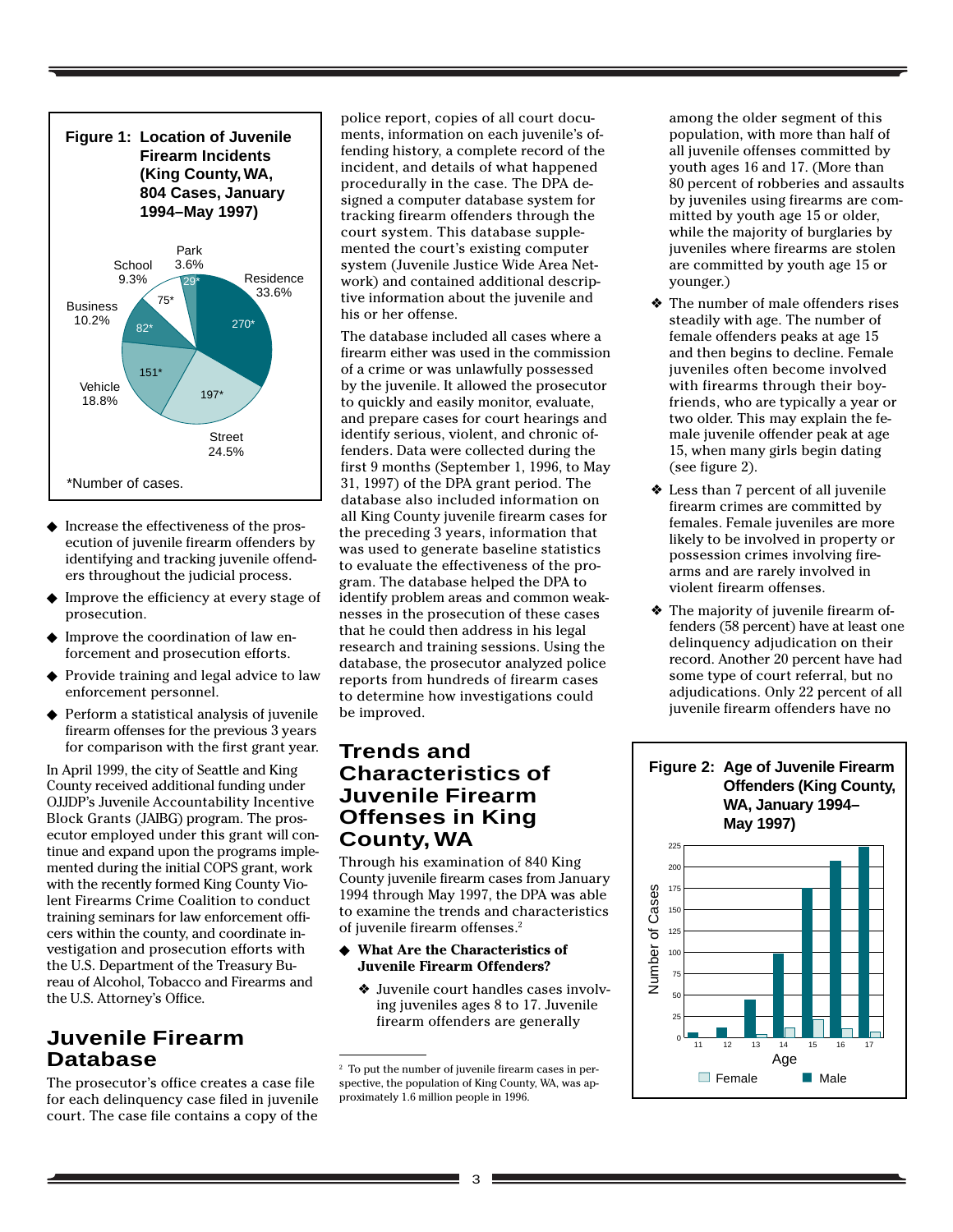record of any prior delinquent activity (see figure 3).

- ❖ Juveniles who commit robberies with firearms tend to have lengthier delinquency histories than juveniles who commit other types of firearm offenses.
- ❖ The average juvenile firearm offender's delinquency history includes one prior felony-level adjudication, one-and-a-half prior misdemeanorlevel adjudications, and four other prior juvenile court referrals.
- ❖ Only 12 percent of juvenile firearm offenders have had a prior adjudication or referral for a firearm-related offense.

#### **When Do Firearm Crimes Occur?**

- ❖ The rate of juvenile gun crime is generally higher during the school months, declining slightly in the summer, and falling sharply in December. These results follow general trends in juvenile crime in King County.
- ❖ The number of juvenile offenses involving firearms peaks in the late evening (10 p.m.). Another smaller peak in firearm activity is seen in the afternoon (2 p.m.), mostly in connection with burglaries.

#### **Where Do Juvenile Offenders Get Their Guns?**

For the majority of firearm offenses examined, it is not known where or



how juveniles acquired guns. Data on the cases where the source of the firearm is known revealed the following:

- ❖ The firearm was stolen by the user or later confirmed as stolen by someone else in 39 percent of the cases.
- ❖ The firearm was obtained from a friend or relative in 42 percent of the cases. Juveniles often receive firearms from their friends, usually at their school or home. It is also common for juveniles to take their parents' guns and bring them to school, give them to other juveniles, or use them in violent crimes. Juveniles often say they needed to take the gun for "protection."
- ❖ The firearm was purchased by the juvenile in only 15 percent of the cases. Typically, a juvenile purchaser admits buying the gun on the street from an unidentified person for between \$50 and \$100.
- ❖ The firearm was claimed to have been "found" by the juvenile in 4 percent of the cases.

#### ◆ **How Are Firearms Used by Juvenile Offenders**?

- ❖ When committing a robbery using a firearm, juvenile offenders rarely fire their guns (8 percent of all incidents). The gun is primarily used for intimidation.
- ❖ In felony assault cases involving a firearm, the weapon was fired by the juvenile in 63 percent of the cases and injury resulted in 43 percent of those cases. (A felony assault with a firearm may occur when the offender points a gun at the victim, whether or not any shots were fired or any injury resulted.)
- ❖ Seventy-four percent of all guns recovered from juvenile offenders were found to be loaded. Of the juveniles who possessed unloaded guns, one-third also possessed ammunition for the gun.
- ◆ **What Types of Firearms Are Used by Juvenile Offenders**?
	- ❖ Semiautomatic handguns are the weapon of choice for most juveniles and are involved in more than half of all juvenile firearm offenses (see figure 4).
	- ❖ Most juvenile firearm offenses are committed with handguns, with only 18 percent involving shotguns or rifles.



# **Prosecution of Juvenile Firearm Offenders**

As is the case with most offender populations, among juvenile offenders a small number of serious, violent, and chronic offenders commit the majority of serious juvenile crime (Howell, 1995). Through a joint planning effort of the Tracking and Prosecuting Chronic Youthful Offenders component of the YHVI grant, SPD and King County Prosecutor's Office representatives agreed that a top priority for both agencies was getting the most serious juvenile firearm offenders "off the street."

The grant allowed the DPA to specialize in the prosecution of juvenile firearm offenders. He could carry an overall reduced workload, allowing him to focus on serious cases, develop expertise, and gather extensive and detailed information on juvenile offenders to assist him in preparing and presenting his cases. Because of this expertise, the DPA was able to make quicker decisions, could expedite the filing of cases, and had more knowledge of "how the system works," what to look for in cases, and how cases would be viewed by the courts.

#### **Vertical Prosecution**

In "vertical" prosecution, a single prosecutor handles each case through every stage of the court process, including the initial police investigation and followup, case filing, arraignment and detention hearings, pretrial hearings, guilty pleas, adjudicatory hearings, and dispositional hearings.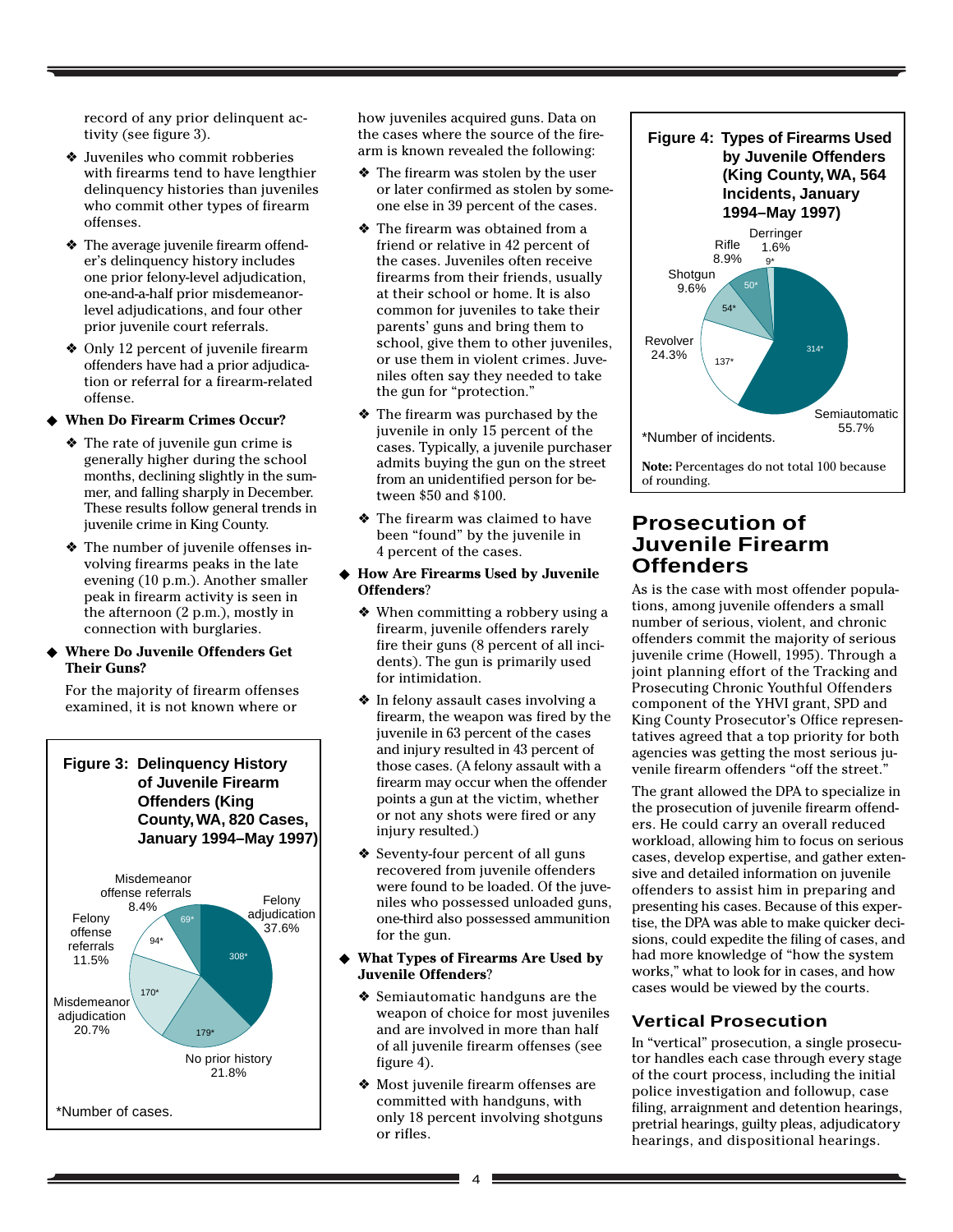Vertical prosecution, which is labor intensive and time consuming, is not the traditional practice in the King County juvenile division, where specialized units handle the various phases of each juvenile case as it is processed through the court system.

The DPA practiced vertical prosecution for juvenile firearm cases, handling and supervising a case from the time it was first received until it was resolved. In cases involving serious violent offenses, the DPA would often accompany the assigned detective to the crime scene during the investigation process. Each of these cases was successfully adjudicated. During the grant period, approximately 25 firearmrelated cases were filed each month, including felony-level possession, burglary, and violent crimes.

Vertical prosecution resulted in greater continuity and consistency in prosecution. The DPA reviewed prior juvenile firearm cases that went to trial but did not result in an adjudication of delinquency to identify the problems and issues involved in their prosecution. He conducted legal research and wrote trial briefs to address the specific legal issues involved in firearm crimes.

The additional emphasis the prosecutor placed on prosecuting juvenile firearm offenders had a direct impact on how these cases were handled by juvenile court judges and probation officers. The DPA worked to educate judges and probation officers about the legal issues related to, and the serious nature of, firearm offenses and offenders. As a result, probation officers were more likely to join in the prosecutor's recommendations to the court. If the juvenile had any prior involvement with firearms, the DPA, because of his access to and knowledge of the offender's history, was able to provide a more comprehensive report of such activities to the court. Consequently, the courts were more receptive to the DPA's arguments and recommendations, and judges' rulings on firearmrelated issues became more consistent.

#### **Sharing of Expertise Through Training**

The Seattle Police Department and the DPA agreed that the prosecutor should implement a training program for SPD officers and detectives to improve the quality of cases they submitted for prosecution. In December 1996, the DPA conducted 32 rollcall training sessions for SPD officers on all watches at each of Seattle's 4 precincts. The DPA also provided special training for gang unit and juvenile detectives. Officers

and detectives were instructed on the specific information needed for the prosecutor to file a successful case. They also were given suggestions to improve their investigation and report writing. For example, the prosecutor explained the importance of addressing issues of gun operability, firearm possession, and the age of offender in incident reports because this information was vital to presenting a strong case. Simply having the officer ask the offender his or her age repeatedly (before and after Miranda warnings and during booking) and including the information in the report can make a significant difference because the offender's age is an element of the crime of unlawful possession of a firearm and can sometimes be difficult to establish. Immediately following the training sessions, the DPA saw a dramatic improvement in the quality of cases submitted by SPD. These improvements led to a 50-percent reduction in the dismissal rate for firearm cases because fewer cases were found to have legal or factual problems.

Many juvenile firearm cases involve weapons found in vehicles (see figure 1). When more than one juvenile occupies the vehicle, questions arise about who, if anyone, may be charged with unlawful possession of the firearm. The DPA researched the legal issues related to the possession and constructive possession of firearms and passed this information along to SPD during training sessions. As a result, clear standards were formulated for charging decisions. Under certain circumstances, for example, it is possible to charge more than one juvenile for possession of a single firearm.

The training sessions also provided a valuable link between SPD personnel and the prosecutor, opening a channel of communication that was used extensively by both sides. The DPA offered himself as a legal resource on firearm-related issues and typically received 10 to 20 calls per week from officers and detectives with questions.

In the 3 years preceding the grant, long delays in filing a case would often occur because cases needed to be returned to the police agency for more information. After the training session, police reports improved and fewer cases needed to be sent back for more information. When more information was required, the DPA knew who to call to obtain the followup quickly. As a result, the average time needed to file a case was reduced from 53 to 17 days, and filing backlogs were eliminated (see figure 5). The increased coordination between the DPA and SPD detectives



resulted in the filing of stronger and more complete cases and a reduction in the number of cases that needed to be reevaluated, be dismissed, or have their charges reduced in plea negotiations.

# **Summary of Project Successes**

The DPA helped to ensure that juvenile firearm offenders in King County were held fully accountable for their crimes. In cases where the juvenile is charged with a serious violent firearm offense, has an extensive offender history, and has exhausted all of the rehabilitative resources of the juvenile justice system, the prosecuting attorney may bring a motion asking the court to waive juvenile jurisdiction and transfer the case to (adult) criminal court. The prosecutor has the burden of proving that transferring jurisdiction is in the best interests of either the juvenile or the community. These motions are brought against only the most serious and dangerous offenders. The standard of proof is very high, and juvenile courts transfer only a handful of cases each year. During the grant period, the DPA was in a unique position to identify, assess, and prepare those cases that were better suited for the criminal court. As a result, more cases involving serious, violent, and chronic juvenile firearm offenders were transferred for criminal prosecution.

Each juvenile offense carries a standard range of detention time. This range is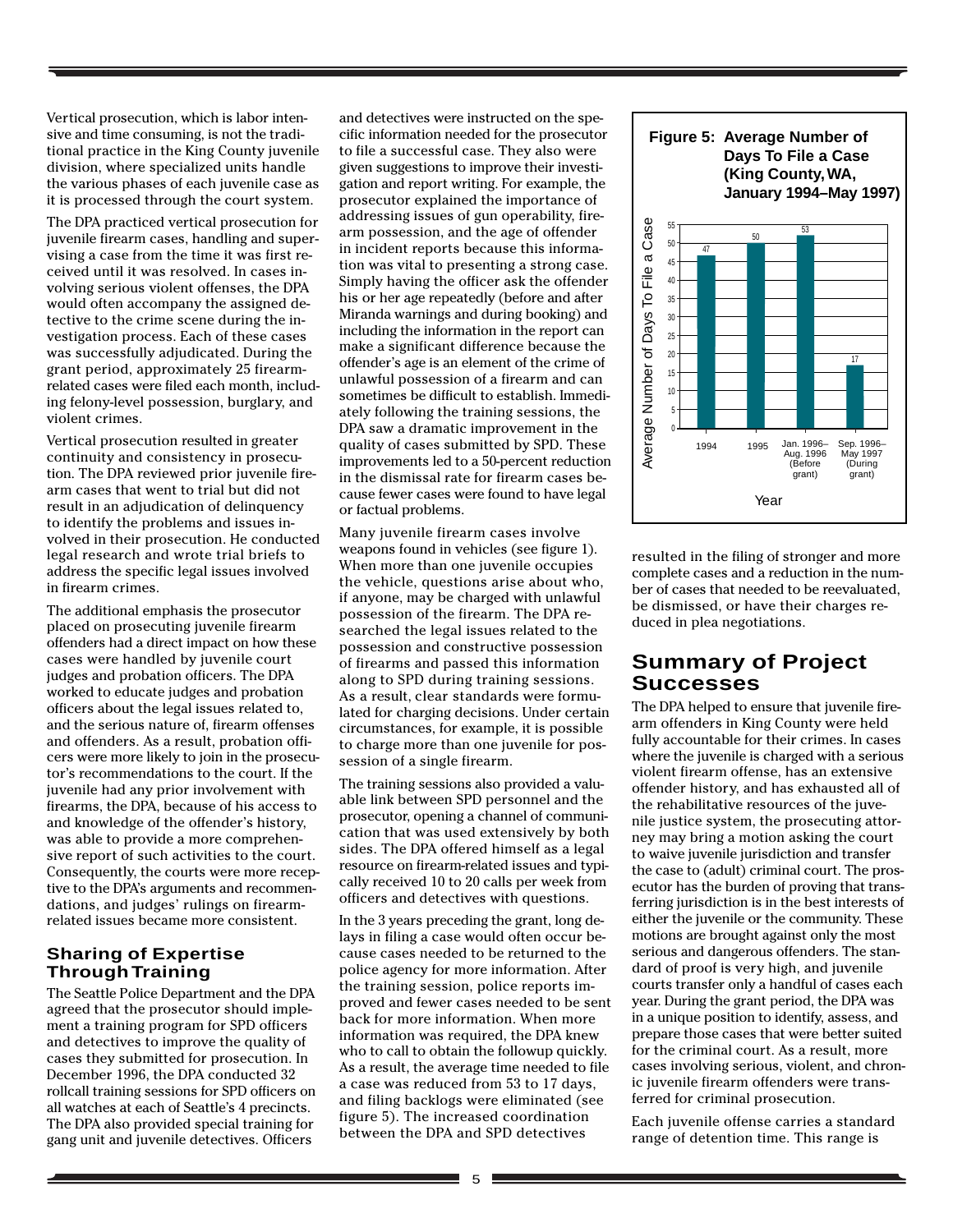based upon the seriousness of the offense and the juvenile's offense history. Usually, the court is required to enter a disposition within the standard range. However, in certain cases, the standard range may be insufficient to appropriately address the juvenile's rehabilitative needs and/or provide for adequate accountability. If certain statutory aggravating factors are present (e.g., the offense was committed in an especially heinous, cruel, or depraved manner; the juvenile inflicted serious bodily injury to another; the juvenile has recent criminal history or has failed to comply with the terms of community supervision), the prosecutor may bring a motion asking the court to impose an exceptional sentence above the standard range. During the grant period, the DPA developed an indepth knowledge of juvenile firearm offenders, their offense histories, and the specific facts of each and every firearm case. Therefore, the DPA was able to accurately identify those cases where the standard range was inadequate and was able to more effectively argue in favor of exceptional sentences. Consequently, the number of exceptional sentences imposed during the grant period increased, resulting in additional time for the rehabilitation of the more serious and chronic offenders.

The DPA also improved the efficiency and effectiveness of prosecution efforts. The additional emphasis on the prosecution of firearm offenders influenced the way police agencies, the courts, and the probation department handled these juveniles. Through the collaborative efforts of the DPA and the Seattle Police Department, significant improvements were made in virtually every aspect of the prosecution of juvenile firearm offenders, including the following:

- ◆ Communication improved between the prosecutor, police, judges, and probation officers.
- ◆ Police investigation and incident report quality improved, resulting in a higher adjudication rate for firearm cases.
- ◆ Delinquency charges and cases against juvenile offenders were filed faster.
- More cases where the juvenile was detained were successfully "rush" filed (i.e., an incustody case was filed within 72 hours), an increase from 86 percent to 91 percent.
- ◆ Filing backlogs were eliminated.
- ◆ More juveniles were detained at their first appearance hearing, an increase from 83 percent to 94 percent.
- ◆ The pretrial dismissal rate was reduced by one-half.
- ◆ The length of time needed to adjudicate gun cases was reduced.
- ◆ Successful adjudication rates at trial increased from 65 percent to 78 percent (see figure 6).

Stronger cases and an improved filing policy meant fewer cases were reduced during plea negotiations. With fewer plea offers being made, defense attorneys were more likely to set the cases for trial. During the grant period, the number of firearm cases that went to trial doubled. Due to the training and research efforts of the DPA, those cases that went to trial were better prepared. As a result, the dismissal rate went down, the adjudication rate went up (the adjudication rate at trial rose by 13 percent, with four out of five trials ending in a guilty verdict), and the number of transferred cases increased, resulting in a record number of successfully adjudicated cases.

# **Examples of Firearm Cases**

More than half of all felony firearm cases in King County, WA, that go to trial involve simple possession of a gun. Possession of a firearm may be actual or constructive. Constructive possession cases are some of the most challenging to prosecute. Constructive possession occurs when the firearm is not on the juvenile's person, but the juvenile has dominion and control over the firearm or the premises where the firearm is found. Evidence of dominion and control includes the juvenile's proximity to the firearm, his or her ownership or control of the premises where the firearm is found (e.g., the juvenile is the driver of the car in which a gun is found), or the juvenile's present ability to gain actual possession of the firearm.

**Case 1: W.M., 17 years old.** W.M. was driving a car with an adult in the front passenger seat. Police stopped the car for a traffic infraction and recovered a gun from the glove compartment. The adult admitted that the gun was his and pled guilty to being a felon in possession of a firearm. W.M. was charged with possession of the same firearm because he was the driver of the car and was therefore in constructive possession of the firearm. The court found W.M. guilty as charged.



**Case 2: C.W., 16 years old.** C.W. was seen by police inside a parked vehicle. C.W. got out of the car, locked the door, and walked away. Officers approached the car and saw a handgun in plain view on the driver's floorboard. C.W. was detained, and the car keys were found on his person. C.W. denied any knowledge of the gun. The court found C.W. guilty of the illegal possession of a firearm based on the State's constructive possession argument.

Another common juvenile firearm scenario is the "accidental shooting" case.

**Case 3: T.W., 15 years old.** T.W. brought a gun to school and showed it to his friends. On their way home from school through the woods, T.W. and his friends were approached by a 10-year-old boy. T.W. showed the gun to the boy and demonstrated how to load and unload the magazine. The boy said he did not believe it was a real gun, so T.W. pointed it at the boy to scare him. The magazine was not in the gun, and T.W. thought it was unloaded, but there was still a round in the chamber. T.W. pulled the trigger and shot the boy in the shoulder. T.W.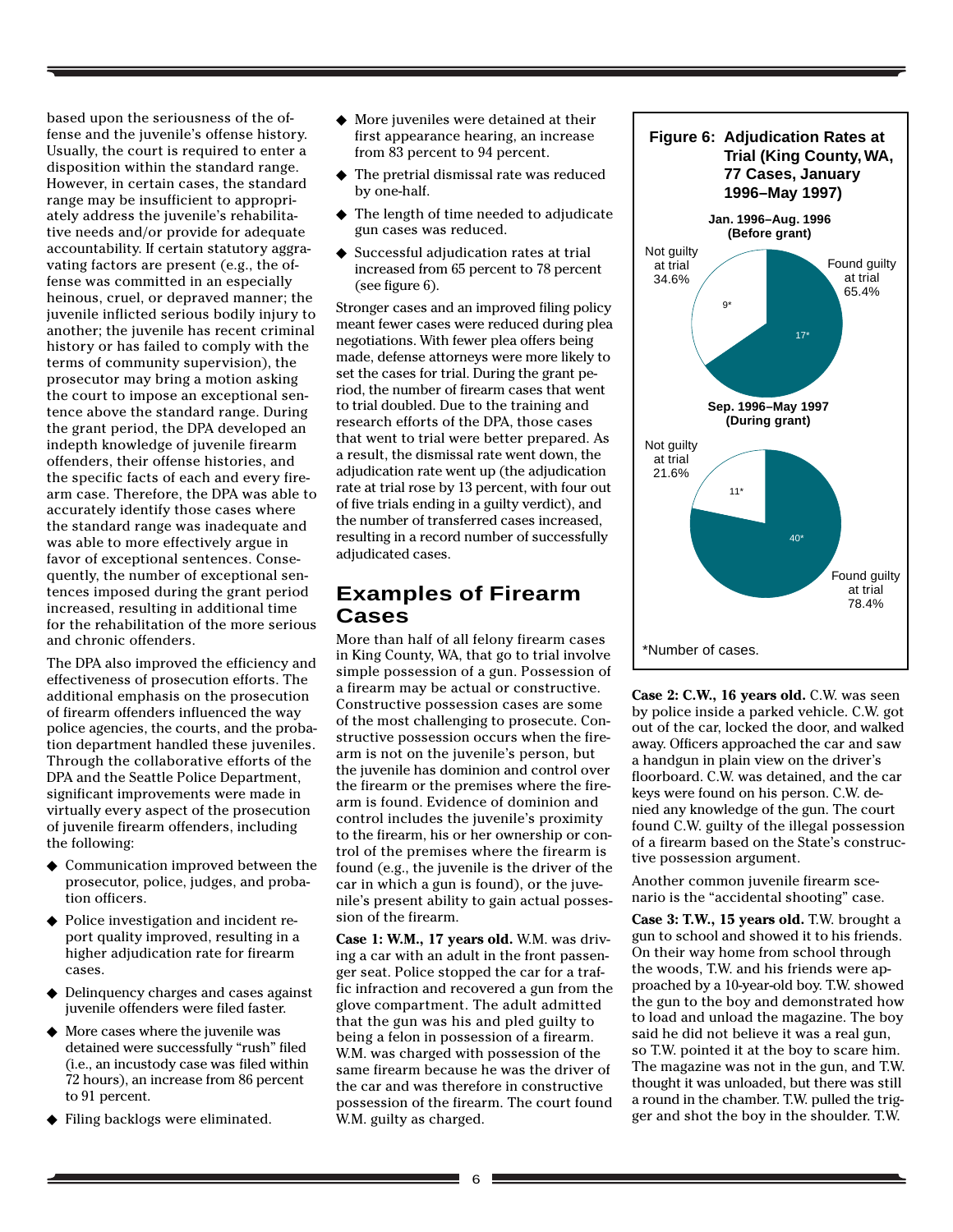was convicted of second-degree felony assault (i.e., intentional assault that recklessly inflicts substantial bodily harm).

**Case 4: J.S., 17 years old.** J.S. and his 17-year-old friend Tim bought a semiautomatic Uzi from their 18-year-old friend, stole some ammunition from a local gun shop, and went to a quarry to practice firing the gun. Some time later, J.S. and Tim decided to steal a car, and they took the Uzi along "for protection." Tim was under the dashboard trying to hot wire the car and J.S. was holding a flashlight and the Uzi when the Uzi "accidentally" went off. Tim was shot in the head and killed. J.S. pled guilty to first-degree manslaughter (i.e., recklessly causing death).

# **Lessons Learned About Prosecution and Police Partnering**

The experience of the King County Prosecutor's Office and the Seattle Police Department during the grant period produced useful information about interagency partnering.

- ◆ Collaboration among agencies can take time and persistence, especially when the partnership is new. Working out program issues and details among agencies and including all the appropriate players can be a complicated process, even when agencies have agreed to collaborate on a new program.
- ◆ Selecting a prosecutor who has real interest in and enthusiasm for the particular project is essential.
- ◆ Flexibility is important. SPD adjusted its program to fit the talents and skills of the prosecutor chosen for the project, and the prosecutor's office allowed him the freedom to work with SPD to refine the program to best meet the goals of the grant.
- ◆ All agencies in a partnership benefit. Improving communication between the police and prosecutor had a big payoff in the creation of stronger cases.
- A new program does not have to be costly. The Seattle YHVI program included a database component. Another agency interested in starting a similar program could use the database information from this pilot project to guide the creation of its own program without duplicating the database component of the grant. An agency could restructure

to create a half-time prosecutor position to perform the law enforcement liaison and prosecutor functions of the YHVI grant position.

# **Conclusion**

The strategies outlined in this Bulletin have proved highly effective in improving the prosecution of juvenile offenders. Although this project focused exclusively on firearm cases, the basic framework and methodology can also easily be applied to other types of crimes.

- ◆ Assign a prosecutor to specialize in a particular type of case (e.g., firearms, drugs, domestic violence, etc.).
- ◆ Develop a case management system to track targeted cases.
- ◆ Identify serious and chronic offenders.
- ◆ Identify problems with and areas of weakness in prior cases.
- ◆ Practice vertical prosecution.
- ◆ Conduct research and prepare "stock" briefs for recurring legal arguments.
- ◆ Conduct training sessions for law enforcement officers and fellow prosecutors.
- ◆ Coordinate the handling of targeted cases between law enforcement agencies and the prosecutor's office.

While additional funding and staff will speed up the implementation process, many of these improvements can be made by simply reallocating and restructuring existing resources. The two key ingredients are specialization and close partnerships with law enforcement.

# **For Further Information**

Bob Scales can be reached at the King County Prosecutor's Office, 206–296–9025 (main), 206–296–8880 (direct), 206–296– 8869 (fax), robert.scales@metrokc.gov (e-mail). Julie Baker can be reached at the Seattle Police Department Community & Information Services Bureau, 206–233– 5133 (phone), julie.baker@ci.seattle.wa.us (e-mail).

Figures in this Bulletin are adapted from the authors' YHVI report, *An Analysis of the Prosecution of Juvenile Firearm Offenses.* For a complete copy of the report, which includes comprehensive demographic, geographic, and statistical information about the juvenile firearm offenders and

offenses studied under Seattle's YHVI grant, contact OJJDP's Juvenile Justice Clearinghouse at 800–638–8736 (phone), puborder@ncjrs.org (e-mail), www.ojjdp.ncjrs.org (Internet).

# **References**

Howell, J.C., ed. 1995. *Guide for Implementing the Comprehensive Strategy for Serious, Violent, and Chronic Juvenile Offender*s. Washington, DC: U.S. Department of Justice, Office of Justice Programs, Office of Juvenile Justice and Delinquency Prevention.

Kann, L., Warrem, C.W., Harris, W.A., Collins, J.L., Williams, B.I., Ross, J.G., and Kolbe, L.J. 1996. *Youth Risk Behavior Surveillance, 1995.* Atlanta, GA: Centers for Disease Control and Prevention.

Maginnis, R. 1995. *Violence in the Schoolhouse: A Ten-Year Updat*e. Washington, DC: Family Research Council. Retrieved September 30, 1999, from the Family Research Council World Wide Web site: www.frc.org/insight/is94e5cr.html.

National Center for Injury Prevention and Control. 1996. *National Summary of Injury Mortality Data, 1987–1994.* Atlanta, GA: Centers for Disease Control and Prevention, National Center for Injury Prevention and Control.

National Criminal Justice Association. 1997*. Juvenile Justice Reform Initiatives in the States: 1994–1996.* Program Report. Washington, DC: U.S. Department of Justice, Office of Justice Programs, Office of Juvenile Justice and Delinquency Prevention.

Office of Juvenile Justice and Delinquency Prevention. 1999. *Promising Strategies To Reduce Gun Violenc*e. Report. Washington, DC: U.S. Department of Justice, Office of Justice Programs, Office of Juvenile Justice and Delinquency Prevention.

Snyder, H.N., and Sickmund, M. 1999*. Juvenile Offenders and Victims: 1999 National Report.* Washington, DC: U.S. Department of Justice, Office of Justice Programs, Office of Juvenile Justice and Delinquency Prevention.

U.S. Department of Education. 1998. *Annual Report on School Safet*y. Washington, DC: U.S. Department of Education.

Weapon-carrying among high school students—United States, 1990. 1991. *Morbidity and Mortality Weekly Report* 40: 681–684.